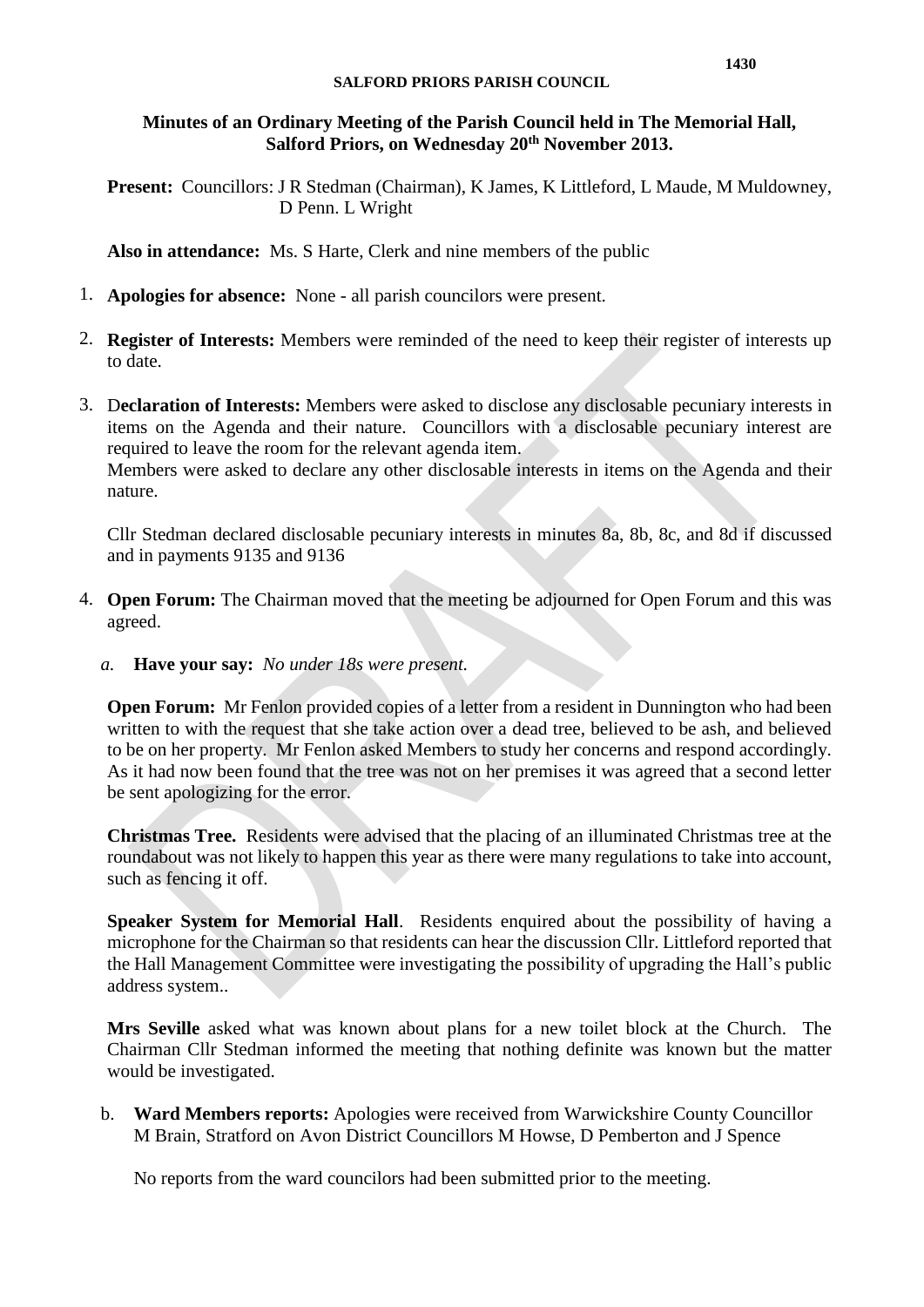5. The Chairman closed the adjournment at 7.15pm.

#### 6. **Acceptance of Minutes :**

- a. The Minutes of the Ordinary Meeting of the Parish Council held on Wednesday 16 October 2013 at The Memorial Hall, Salford Priors, were approved and signed by the Chairman.
- b. The Minutes of the Extraordinary Meeting of the Parish Council held on Wednesday 30 October 2013 at The Memorial Hall, Salford Priors, were approved and signed by the Chairman.

# 7. **Report by Staffing Group**

- a. Cllr James advised that the Clerk Sally Harte, had tendered her resignation with effect from 30<sup>th</sup> November 2013. Members thanked her for her work on behalf of the Council over the past four months.
- b. The following actions was agreed upon:
- c. Placing advert in Stratford Herald. Cllr James read out a draft advert which was agreed. To be placed as soon as possible. The advert would also to be placed on the WALC and CALC websites.
- d. Filling the post of Clerk and RFO by unpaid Councillors from 28 November until a replacement Clerk is in post. Cllr James offered to take on Clerk's duties and Cllr. Stedman to take on duties of Responsible Financial Officer. **Agreed**
- e. All post to be directed to Chairman's home address in the interim period.
- f. The Parish Office will be closed during month of December.
- g. Stratford District Council, Warwickshire County Council and Warwickshire Association of Local Councils to be advised of the provisional arrangements.
- h. Clerk's email address to be maintained.
- i. Laptop, mobile phone and office keys be passed by MS Harte to the Chairman on the  $28<sup>th</sup>$ November.
- j. Any final salary payments / adjustments to be issued following the  $30<sup>th</sup>$  November 2013.

# **Items 7e to 7j all agreed.**

- 8. **Clerk's Report:** The Clerk's report was taken as read.
	- a. Silt clearance, Ban Brook Bridge, Tothall Lane. The order to carry out the removal and disposal of the silt has been placed with Limebridge Rural Services.
	- b. Allotment update. Limebridge Rural Services have confirmed that the allotments have now been sprayed and turned. The deposits paid by the new holders have been banked.
	- c. Damaged planter at 38 School Road. The order to replace this planter has been placed with Limebridge Rural Services.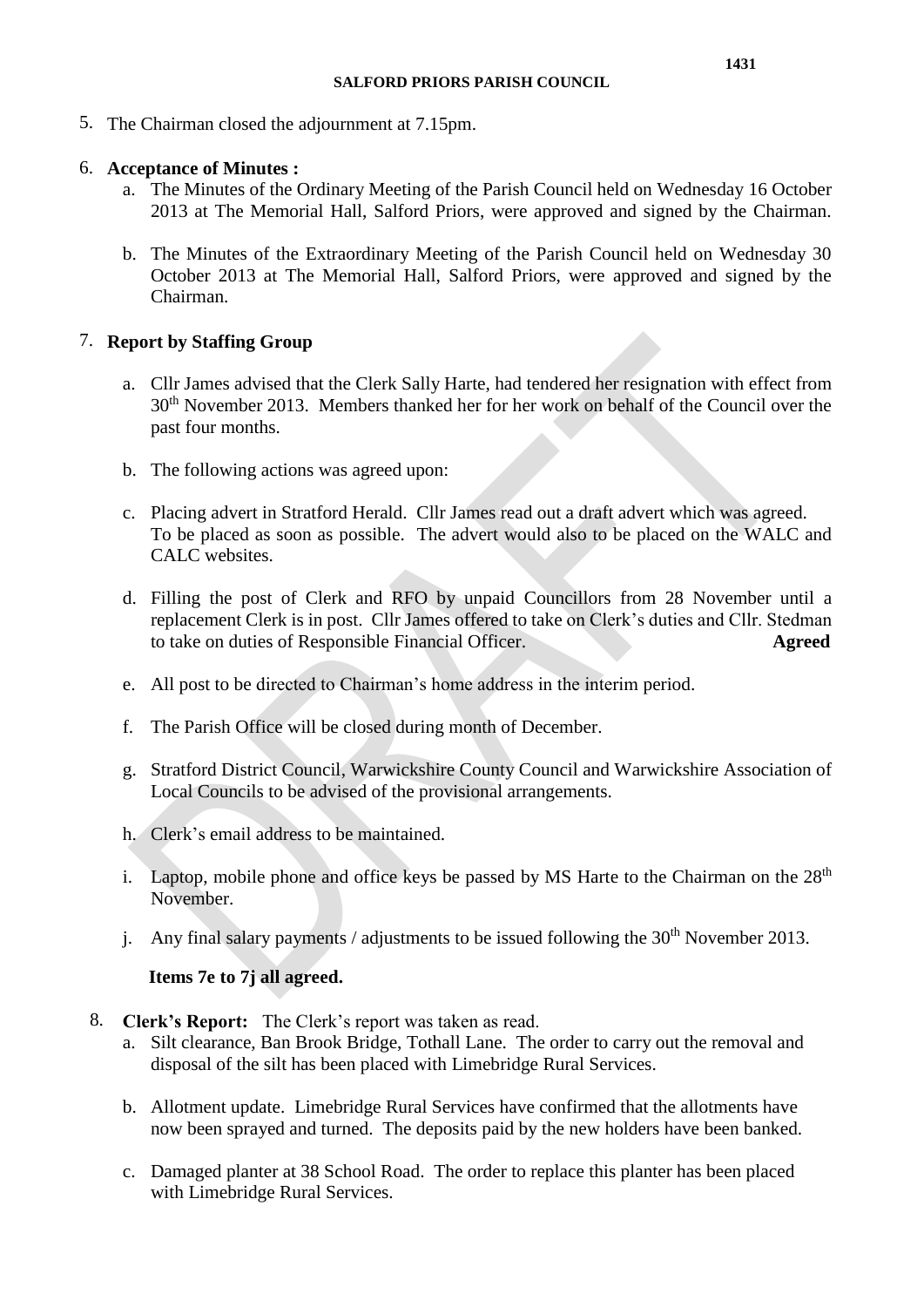- d. Grave plot levelling works in the cemetery. The order to carry out this work has been placed with Limebridge Rural Services.
- e. Repair of street lights. P D Long were instructed to carry out repairs to the two faulty streetlights and this has now been done and the lights reported as working.
- f. Property at St Matthew's Close. Orbit Housing have been written to with the request that the garden be cleared. Agreed to explore option of community service participants taking on the job.
- g. Dead tree, Dunnington. The assumed householder had been written to with the request that the dead tree be made safe. It was regretted that the letter had been sent to the wrong property owner but it was done with the best of intentions, it was difficult to establish upon whose property the tree stood. It was agreed that a letter of apology would be sent on behalf of the Council to the householder.
- h. Illuminated Christmas tree. Response from WCC Highways raising no objection subject to certain conditions.

 24 hour telephone number for electrical emergencies to be supplied to WCC; The Code of Practice for Seasonal Decorations indicates that the Christmas tree lights should be a maximum of 25V equipment; the Christmas tree should be barriered off with a clearance of at least 2m between the barrier and the tree; and that the illumination equipment should be protected by an RCD situated as near as practicably possible to the source of supply.

No response received from Npower yet despite them being contacted twice by email and once by telephone. **Council to pursue**.

- i. Damaged road signs. Highways have been notified.
- j. Barking dogs. The complainant was written to advising he contact Environmental Health but he advised that now summer had passed the noise was no longer a problem as house windows were kept closed. **Resolved. Resolved.**
- k. Bank mandate. Current banking procedures prohibit HSBC from dealing with current Clerk. They will only deal with former Clerk, Mr. Philpot. The current Clerk had telephoned the former Clerk and left a message to ask if he would take the lead. HSBC stated that all Signatories attend HSBC branch with original documents proving their identity. Suggestions welcomed as to how this can be achieved. Cllrs James proposed that HSBC be instructed to change bank mandate to just two signatories and take the requirement for the Clerks' signature off the mandate. Agreed. Proposed by Cllr Wright that in the New Year there be a change of banks. Agreed that the new account be opened prior to closing old accounts.
- l. Utility providers written to with request that invoices be submitted electronically to [clerk@salfordpriors.gov.uk.](mailto:clerk@salfordpriors.gov.uk) Other contacts such as Grant Thornton, SLCC, WCC, and SDC have current clerk's contact address. Cllr Littleford asked why more use wasn't made of the letterbox outside the Clerk's office. The Chairman responded that it was for reasons of security and immediacy.

Cllr Muldowney questioned whether it might be possible to use a Post Office redirecting service. It was agreed that this issue be revisited when a new Clerk has been appointed.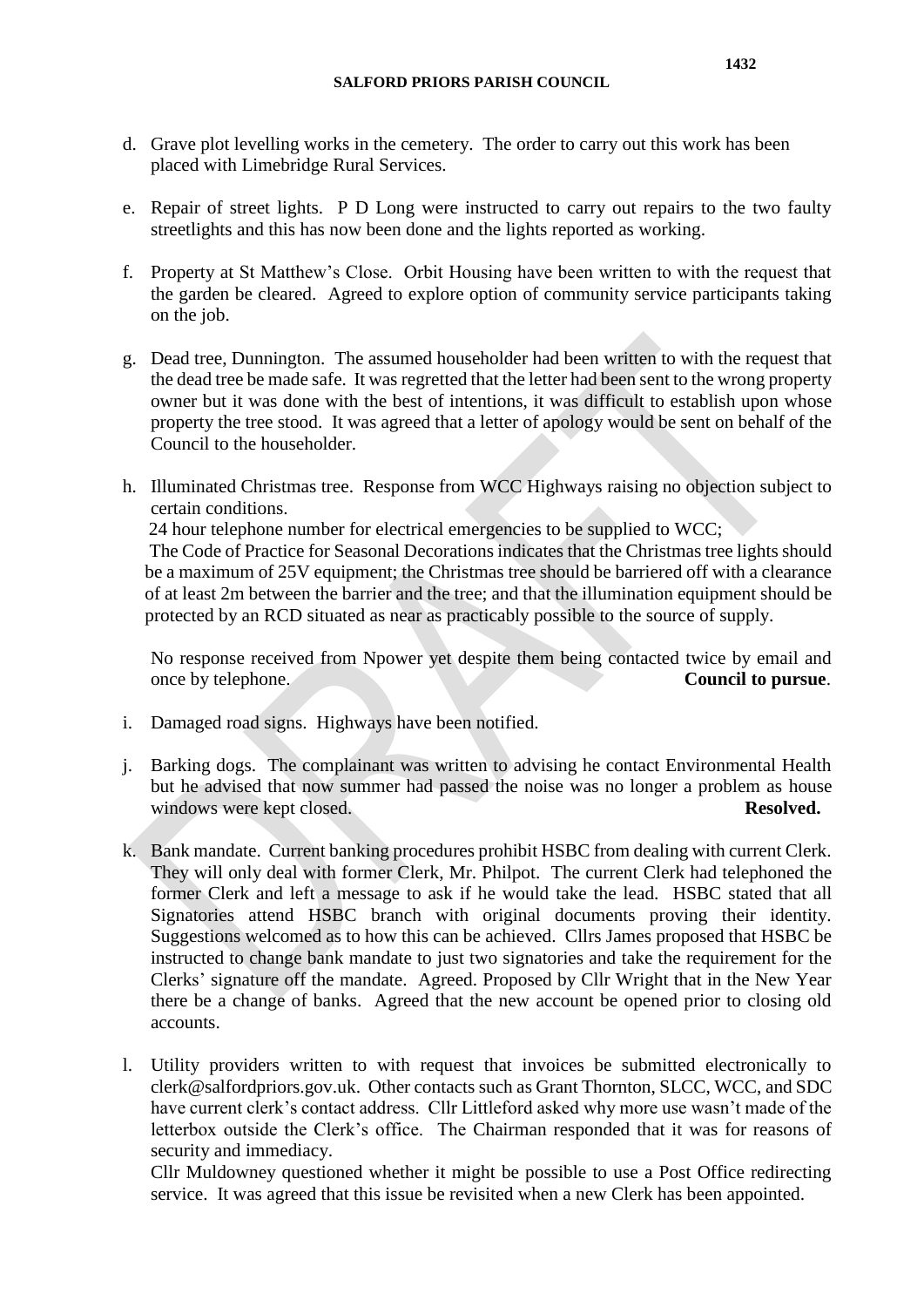m. Painting of phone boxes. The Chairman reported that the box at Iron Cross had been painted as has the one by Dunnington School. **Resolved.**

#### 9. **Neighbourhood Plan**

a. Members were advised that interested parties had been invited to attend a meeting on 27 November in the Memorial Hall. An agenda will be made available for the meeting by Cllr James. Cllr Littleford asked if nominated Councillors would attend the meeting. It was agreed that Councillors be nominated and if other Councillors wished to attend they could do so as residents. Cllrs James, Littleford, Muldowney and Maude were nominated as the parish council representatives.

#### 10. **Planning matters**

- a. Jephson's affordable housing development proposals, which formed the bulk of the discussions at an Extraordinary meeting on 30 October, were considered and Members agreed that they would not withdraw their objections to the planning application, the provision of affordable housing within the parish will become a Neighbourhood Plan consultative issue.
- b. Members noted the Salford Priors Homechoice information received by email from District Councillor Maurice Howse.
- c. District Councillor Jonathon Spence's suggestion of re-locating the affordable housing project from Tothall Lane to elsewhere in the Parish was discussed but it was felt that the timeframe was unfeasible and that it wasn't a matter for the Councillors to discuss and impose Salford Priors without consultation with residents. It should be for the Neighbourhood Development Plan Consultative Group to take the matter forward. Cllr Spence to be advised of the decision and Warwickshire Rural Housing to be informed of the council's decision.
- d. The content of the letter of  $12<sup>th</sup>$  November 2013 from the Alamo Group reference their housing proposal was noted.
- e. It was agreed that the SDC Consultation document on CIL be considered by the NP Group.

# 11. **New Planning Applications**

- a. **Planning Application Consultation: 13/02678/TREE.** Periwinkle Cottages Jack Thomson Croft Salford Priors. T1-T6: Oak: Cut back overhanging branches (trees in 1-4 School Road) - T7: Silver Birch: Reduce crown by 20-25%. **No objection was raised to the application.**
- b. **Planning Application Consultation: 13/02197/FUL.** Red House Cottage Abbots Salford Evesham WR11 8UT. Erection of detached garage with log store on site of demolished building. **No objection was raised to the application.**
- 12. **Planning decisions;** The following planning decisions were noted: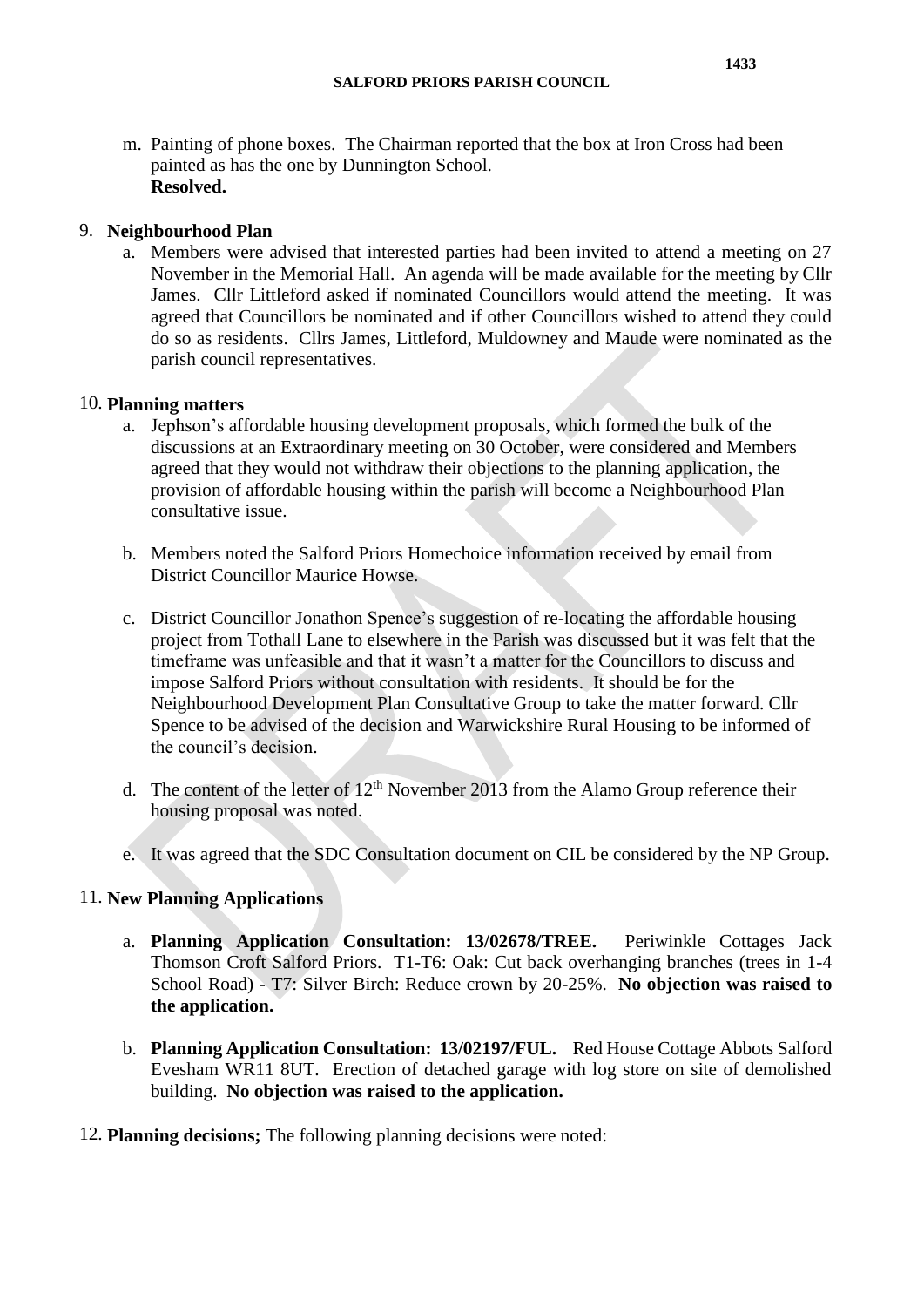- a. **Planning Application: 13/02713/LBC.** St Matthews Church Station Road Salford Priors Evesham WR11 8UX. Status: PP or LBC Not Required. **Application Withdrawn** Cllrs James to make enquiries.
- **b. Planning Application: 13/00193/VARY**. Orchards Farm, Station Road, Salford Priors Evesham WR11 8SW. Variation of Condition 2 of planning permission 03/03062/FUL to read "Building No. 3 shall not be used other than for agriculture or for the storage and loading/unloading of agricultural produce. When the premises cease to be occupied by Angus Soft Fruits Limited the use of the building shall be limited to agricultural use only thereafter." **Status: Variation Permitted with Conditions.**
- **c. Planning Application: 13/02196/LDE**. Active Power Solutions Ltd Unit 9B Lauriston Park, Pitchill, Evesham WR11 8SN. Use of unit for Class B2 (General Industrial) purposes. **Status: Existing Lawful Development – Permitted**

#### 13. **Financial Report**

- a. The bank reconciliation was considered and confirmed as correct by the Chairman.
- b. A copy of a note produced by the former Clerk for 2013/14 was circulated as guidance programme for preparation of the budget for 2014-15 was considered inviting residents to attend a meeting to consider the budgets. Recommendation that the precept is set as late as possible. Budget be put together for a meeting of the Finance Group prior to the Council meeting in January when the precept will be decided. Invitation to be sent out by email and Newsletter. Agreed it would be helpful if those members of the public who wished to attend advise the Clerk.
- c. Precept for 2014-15. To be developed at Budget meeting and then this will be considered at the January Ordinary meeting.

# 14. **Policy**

- a. The 2013 NALC model Standing Orders as circulated by WALC. Agreed they be considered for adoption at the May meeting of the Council.
- b. It was agreed that the book "Local Councils Explained" as indicated in the standing orders and WALC newsletter email 31/10 was left until Cllr Stedman had reviewed his personal copy.
- **c.** It was agreed that a half-yearly internal audit be carried out in January by the Parish Council's nominated internal auditor.

# 15. **Playing Field**

a. Cllr Littleford reported that she was continuing with the weekly Playing Field inspections. No problems had been found other than some fencing around the children's play area had been removed and thrown into the school's playing field. The Lengthsman had been instructed to effect repairs and the matter was now **resolved.** Consideration to be given to securing the fencing in the future.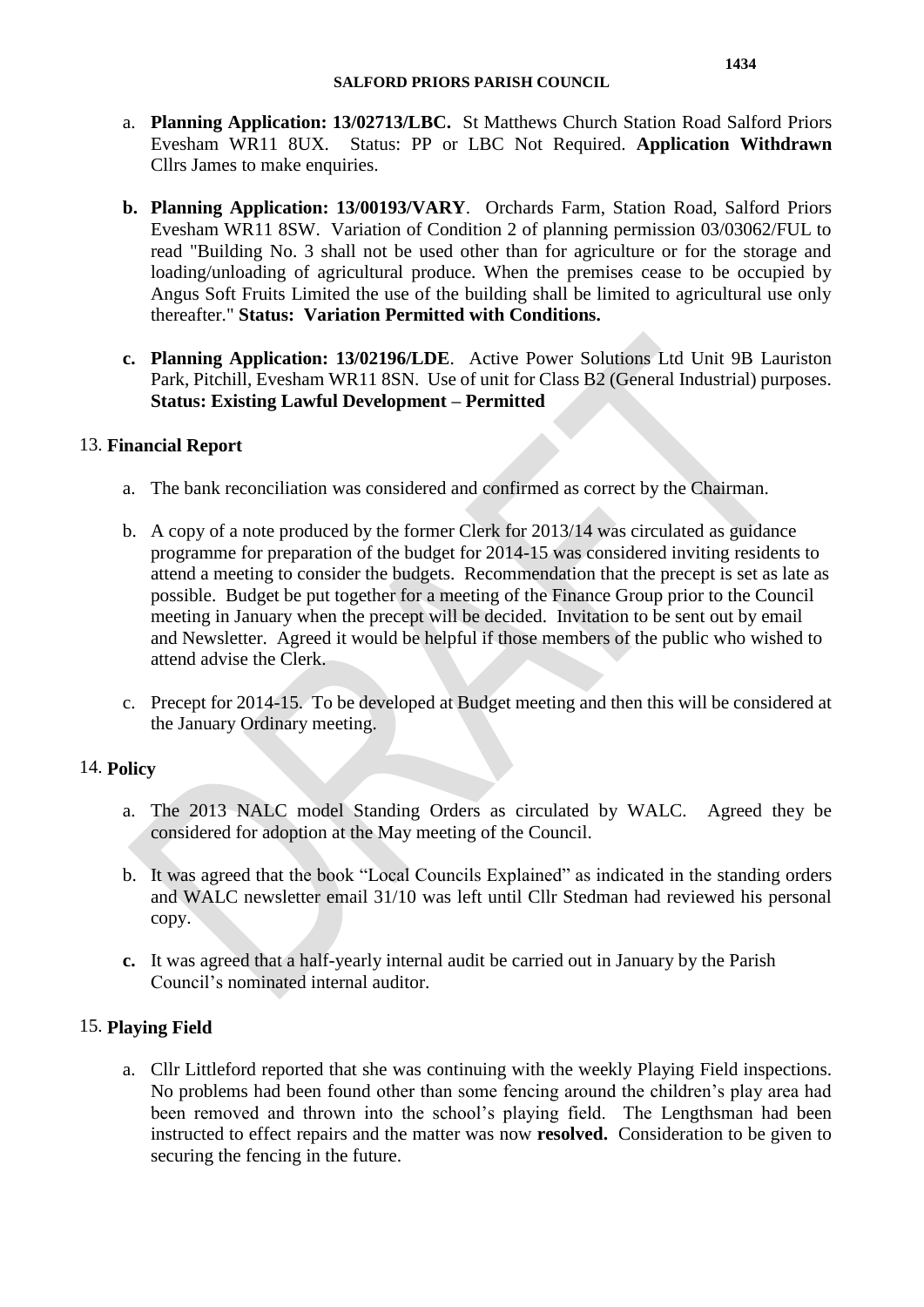b. No quotation has been received from the Parish Lengthsman for carrying out the playing field weekly inspections despite reminders. It was agreed a family who already performed tasks for the council to be approached and a pay rate of £10 a visit agreed.

# 16. **Highways and Amenities**

- a. Members noted the jobs issued to the Parish Lengthsman from the October meeting. It was agreed that he should carry out leaf clearing in in Station Road in the next month.
- b. Members discussed the requirement for the bus shelters to be cleaned and agreed that this task would be left until the spring when the weather had improved.
- c. Salford Priors sign obscured by overhanging tree on Station Road opposite the Alamo factory the tree is on ground belonging to the Willow Caravan Park. Clerk to write to requesting that the tree is cut back and the obstruction removed.
- d. Blocked road gullies on the B4088 from Limebridge to the Turnpike Cottage several road gullies were restricted due to mud resulting in localized flooding. Clerk to report the matter to County Councillor Brain.
- e. Clerk to write to Ragley Estate reference cutting back the hedge on B4088 from Hillers Farm to the Toll House obstructing the footway on the B4088.
- f. To consider a pruning request for trees overhanging the pavement outside Victoria Cottage on the corner of Evesham Road and Jack Thomson Croft. Requested by a parishioner's email received 22 October. Agreed it was the property owner's responsibility and the property owner should be contacted via the people renting the property.

# 17. **Rights of Way**

a. Cllr. Penn advised he had nothing to report on Rights of Way matters within the parish.

# 18. **Matters raised by Councillors**

- a. Cllr. Karen Littleford reported she had contacted Webculture and been advised that as many emails as wished could be provided with no extra cost with a "salfordpriors.gov.uk" ending. Cllr Maude made the point that it would be an authority address and would the addressee then be liable to respond. He explained that it was something that could be done but expressed caution there was a need to understand what the implications were with regard to data protection and the auditing of personal computers. Cllr. Maude would report back on this matter will at the council's February meeting,
- b. Chairman Scouts' 2013 firework display. No request had been received from the Scouts for their firework display on the playing field and thus the council's insurers hadn't been informed. There was an unclarified report that an incident had occurred at it where spectators were very slightly burned. It was also felt that the spectators were stood too close to the fireworks. It was agreed that the Scouts would not be given permission in future years to hold a display. Scouts to be written to.
- c. Cllr Lindsay Wright Dunnington School hedge on Tothall Lane. Emailed the headmaster three times and been given assurances that the hedge would be cut back in October. It hadn't. Councillors agreed that the Clerk should write to the Headmaster requesting that it be cut back to the height and edge of the fence.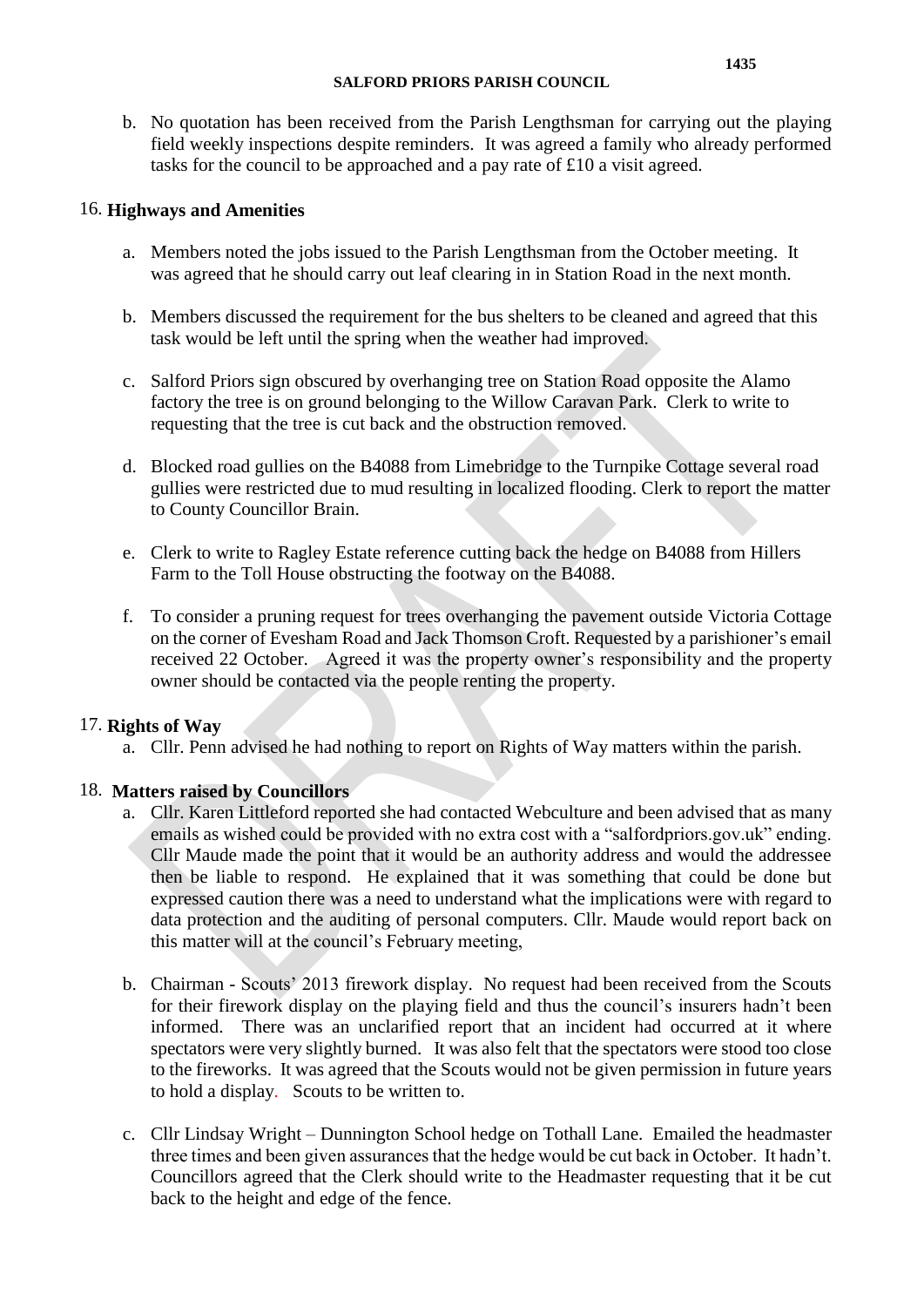- d. TOPs attempted break-in over weekend. Door handles twisted off, but leaves doors secure. No visual damage inside or out. Remaining door handles swopped around allowing normal use. However wheel chair access is restricted as only one door can be opened. Action needed to be taken quickly to replace handles and it was the Landlord's responsibility, i.e. the PC. Fire escape to front of building in poor condition. Mr. John Bradfield had found replacement metal fire escape he would like Parish Council as the landlord to order it and then invoice the TOPs Management Committee. **Agreed.**
- e. Mud Walls Farm. Some caravans have been removed. All caravans had to be removed by the 21st November to comply with the site's planning restrictions There is evidence to prove that the caravans are still occupied. Parish Council to review the issue prior to requesting the District Planning Authority through its enforcement officer Roger Thatcher to visit whilst this is the situation. Cllr. Wright estimates that there are some 16 or 17 caravans still present plus the ancillary buildings.
- f. Cllr James felt that the Parish Council was not receiving value with its current BT telephone rental and broadband agreements, that the council could explore alternative tariffs. To place on a future agenda.
- g. Sewage Dunnington. The Sewage Pumping Station on Tothall Lane is not functioning correctly. Severn Trent Water plc. are currently on site investigating the on-going issues. Cllr. Wright requested that this issue is taken up by the parish council on behalf of local residents. **Clerk to write to STW plc.**
- h. Cllr Maude raised the matter of mud on the road by the quarry entrance. John May at Cemex to be written to asking that they clean road. The Chairman has spoken to the quarry manager who undertook to have it cleaned but an inadequate job was done. The landfill rates were increasing and Cemex to be asked for update on landfill rates.
- i. An e- newsletter with regard to the various administration changes would be circulated informing residents of the temporary arrangements and office opening hours Clerk to action.

# 19. **Consideration of Correspondence Received**

- a. Clerks and Councils Direct
- b. Parish & Partner Briefing E-newsletter issue 8 -Circulated by email 22 October

**Note:** Cllr Stedman having declared and interest in payments left the room for the following item

#### 20. **Finance**

- a. Council approved the payments and transfers as listed in Appendix A.
- b. It was agreed that the Cheques would be signed by Cllrs James, Penn and Wright.
- c. Council considered and approved a proposal to transfer £5,000.00 from No.1 account to the Community account in Appendix A3. Authorisation for transfer of funds was proposed by Cllr. James seconded by Cllr. Penn and carried.
- 21. Council noted the bank balances as at 14 November in Appendix A4.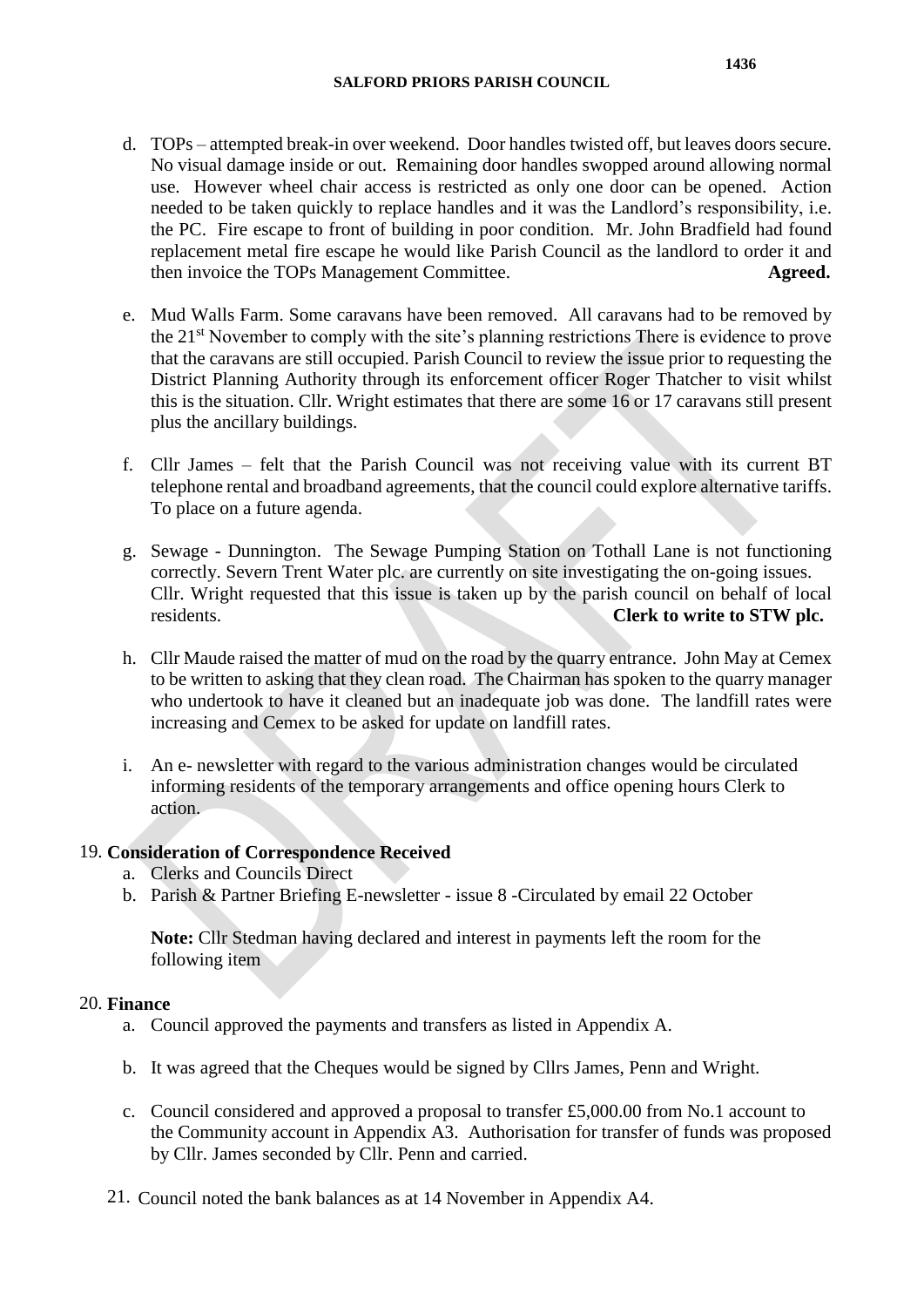Account Balances at 14 November 2013

| a. Community $a/c$ | £2,433.52  |
|--------------------|------------|
| b. No.1 $a/c$      | £62,981.82 |
| c. No.3 $a/c$      | £214.23    |

#### 22. **Date of Next Meeting:**

a. Council confirmed the date of the next Ordinary Meeting of the Parish Council at 7.00pm, on Wednesday 18 December 2013 in The Memorial Hall, Salford Priors.

#### 23. **Exclusion of the Public from the Meeting**

**The Staffing Group's report was considered in open session Item 7 at the start of the meeting.**

**Closure of meeting:** The Chairman closed the meeting at 21.32pm

# 24. **APPENDIX A – Finance**

#### **A1 Income transactions for approval**

| Tn. No. | <b>Cheque</b> | Gross   | Vat      | <b>Net</b> | <b>Details</b>           |
|---------|---------------|---------|----------|------------|--------------------------|
|         | Cash          | £50.00  | $\theta$ | £50.00     | <b>Allotment Deposit</b> |
|         | £50.00        | £50.00  | C        | £50.00     | <b>Allotment Deposit</b> |
| Total   |               | £100.00 |          | £100.00    |                          |

#### **A2 Expenditure transactions for approval**

| Tn. No. | <b>Cheque</b> | <b>Gross</b> | Vat    | <b>Net</b> | <b>Details</b>                                                                   |
|---------|---------------|--------------|--------|------------|----------------------------------------------------------------------------------|
| 9130    | d/d           | 18.99        | 2.83   | 16.16      | PlusNet, Office Broadband                                                        |
| 9131    | d/d           | 56.00        | 2.67   | 53.33      | EDF, TOPs Electricity supply                                                     |
| 9132    | 102777        | 15.00        | 0.00   | 15.00      | <b>Stratford District Council. Jubilee</b><br>Booklet – supply of address labels |
| 9133    | 102778        | 122.14       | 0.00   | 122.14     | Terry Hunt, Lengthsman                                                           |
| 9134    | 102779        | 90.00        | 15.00  | 75.00      | P D Long. Streetlight repairs                                                    |
| 9135    | 102780        | 1170.00      | 295.00 | 1475.00    | Limebridge Rural Services, Mowing<br>contract                                    |
| 9136    | 102781        | 92.40        | 15.40  | 77.00      | Limebridge Rural Services, storage of<br>sandbags                                |
| 9137    | 102782        | 2000.00      | 0.00   | 2000.00    | SP School, Board of Governors. Donation<br>towards new reading room.             |